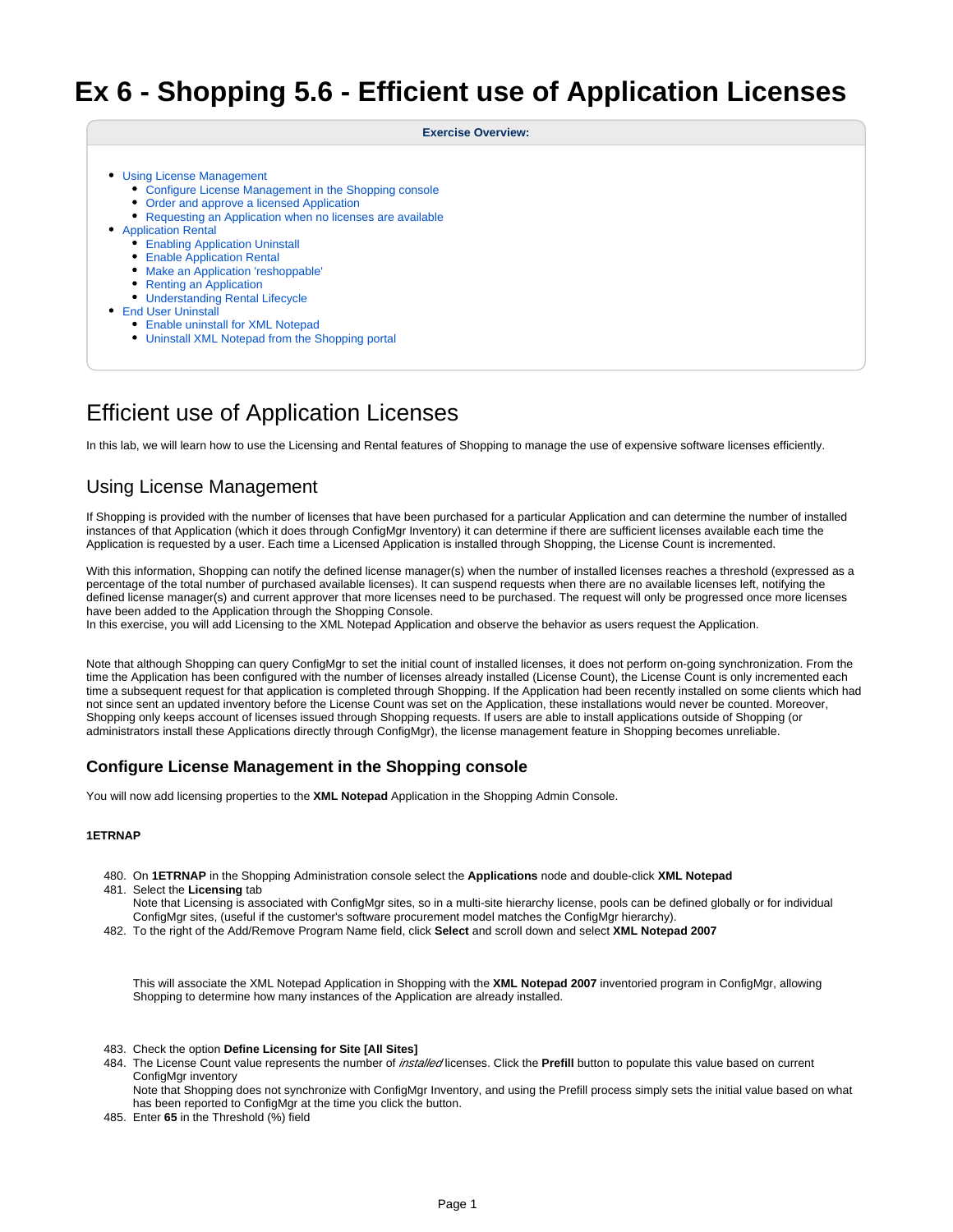The Threshold (%) value defines when the license manager should be notified that available licenses are running low. For example, if there are 100 licenses available for an Application and this threshold is set to 70%, the license manager will receive a notification once 70 installs have occurred and the Application is next requested.

486. Enter a value of **License Count + 2** in the Max Licenses field (should be 3)

Max Licenses represents the total number of purchased licenses for this Application. Therefore, available licenses = Max Licenses - License Count.

- 487. The License Hold Days value is associated with re-issuing licenses and is covered in the Exercise Application Rental. Leave this setting as 0
- 488. Leave the Manager Email field empty

By default, license notification emails will go to the 'global' License Manager defined during the Shopping Central installation (LicenseManager@1etrn.local in this lab). An additional license manager (or Distribution List) can be defined in the Manager Email property for each Application.

489. Click **OK** to update the Licensing Properties for the XML Notepad Application

## <span id="page-1-0"></span>**Order and approve a licensed Application**

In this task, you will shop for XML Notepad on another workstation, bringing the total number of installs to 2 (66% of the Max Licenses).

#### **1ETRNW72**

- 490. Log on to **1ETRNW72** as **User** and open the Shopping portal
- If you don't see the application, check the user you are logged in with!
- 491. Place an order for the **XML Notepad** Application

#### **1ETRNW101**

- 492. Log on as **Manager1** (the Approver for this request)
- 493. In the Shopping portal, navigate to the **Approval** tab
- If you don't see the request for XML Notepad, refresh your browser.
- 494. Click the **Approve** link to approve the XML Notepad request

#### **1ETRNW72**

- 495. On the Shopping portal, go to the **My Software** page
- 496. Select the **All Orders** tab and note that XML Notepad appears twice for this user, most recently for **1ETRNW72** and previously for **1ETRNW71**

#### **1ETRNW73**

- 497. On **1ETRNW73**, log on as **LicenseManager**
- 498. Open **Mail** from the Start Menu and note the **Application Exceeded License Threshold** email. Note that the email was sent just after the order was approved by **Manager1.**

DO NOT approve the Microsoft Project request! The email will be in the inbox.

This email has been sent because there is now 1 less license from the pool of licenses, and the threshold of 65% has been met. The License Manager will get a similar notification for each approved request for the application until either the **Max Licenses** is increased or all licenses are used up in which case the License Manager will get a **License Count Exceeded** notification, as observed in the next Task.

### <span id="page-1-1"></span>**Requesting an Application when no licenses are available**

You will now reduce the number of available licenses and observe what happens when a user requests an application that has no available licenses.

#### **1ETRNAP**

- 499. In the Shopping Console, open the **XML Notepad** Application and select the **Licensing** tab. Note that the License Count has now been increased by 1
- 500. Reduce the **Max Licenses** by 1 in the console and click **OK** This simulates the scenario where all available licenses have been used.

## **1ETRNW72**

- 501. Log on to **1ETRNW72** as **User** and open the Shopping portal
- 502. Request the **XML Notepad** Application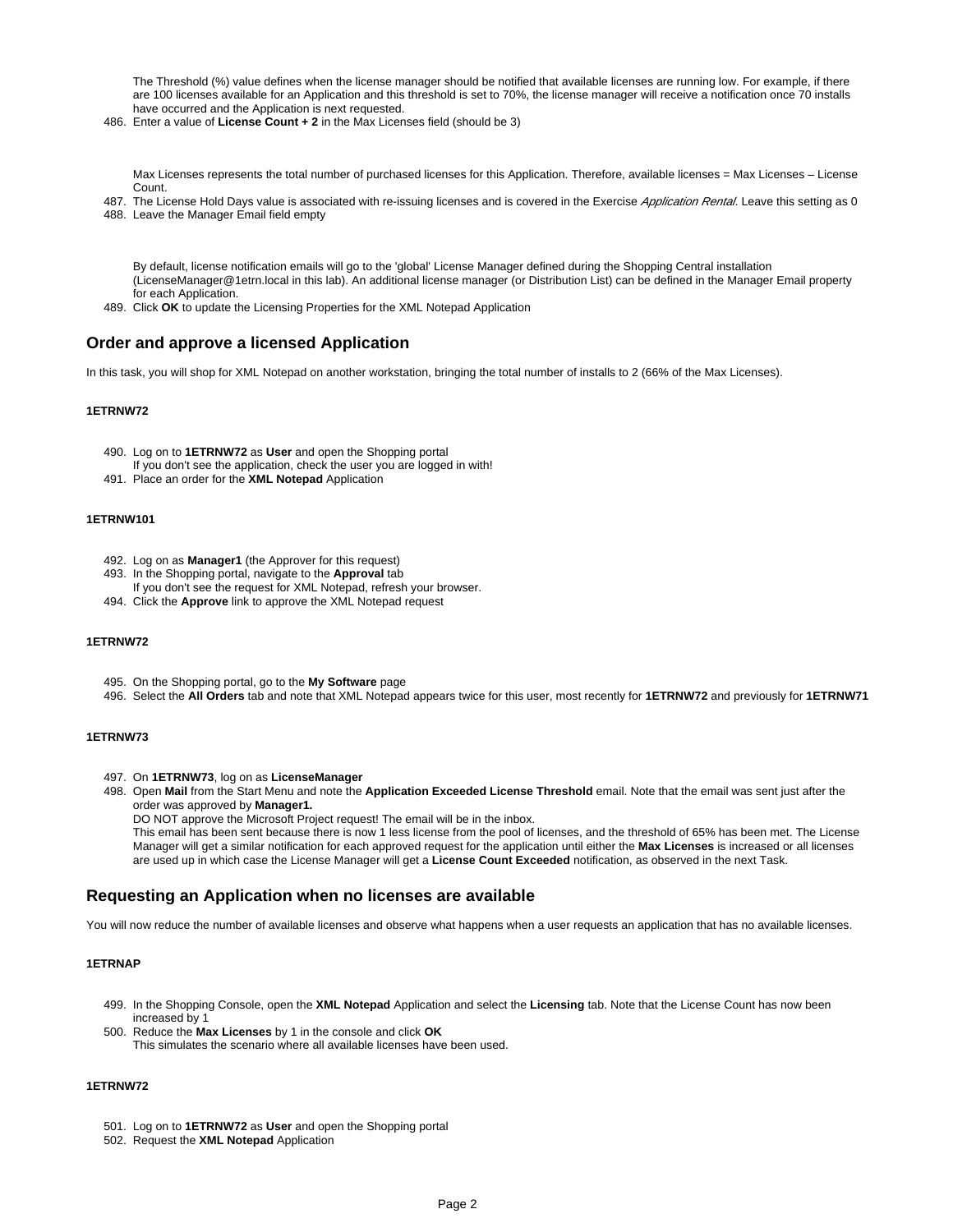#### **1ETRNW101**

- 503. On **1ETRNW101** as **Manager1** (the Approver for this request)
- 504. Navigate to the **Approval** tab in the Shopping website (You may need to refresh the screen)
- 505. Click the **Approve** link to approve the request for **XML Notepad**

#### **1ETRNW73**

- 506. Log on as **LicenseManager** (you should be logged in already from a previous task)
- 507. Resync the view in **Mail** and note an email notification has been sent to the global License Manager with the subject line **License Count Exceeded!**
- 508. Review the details of the email and note that it states maximum license count has been exceeded and that the installation has been cancelled

#### **1ETRNW72**

- 509. Return to **1ETRNW72** logged on as **User** and in the Shopping portal go to My Software and select the **Pending Approval** tab
- 510. Note that the XML Notepad order on **1ETRNW72** is still pending approval (even though Manager1 approved the request)
- 511. Open **Windows Live Mail** and note that the user has not been notified that there is a licensing issue As far as the requesting user is concerned, the request is simply pending approval. It will be auto rejected in 10 days. Hence it is very prudent to keep track of license counts on the applications you are license managing through Shopping. The threshold emails are meant to help with just that.

#### **1ETRNAP**

- 512. Return to the Shopping Administration console on **1ETRNAP**
- 513. Open the **XML Notepad** Application, increase the Max Licenses by 1 and click **OK**

#### **1ETRNW71**

- 514. Open mail and Resync
	- Note that the approver does not receive any notification from Shopping that licenses are now available. He will need to remember to go back to the Shopping portal and attempt to approve the order again at a later stage. Normal escalation to a deputy will occur if the approver forgets about the order.
- 515. Open the Shopping portal and select the **Approval** tab in the navigation panel, then click the **Pending (1)** menu item to view the pending request for XML Notepad. Click **APPROVE** (You may need to refresh the screen)

#### **1ETRNW73**

516. In **Mail**, resynch the view and note that LicenseManager has received the **Application Exceeded License Threshold!** notification again (as only 1 license was added and was immediately used, the next request for this Application will require more licenses to be added)

#### **1ETRNW72**

- 517. Return to **1ETRNW72**, switch to **Windows Live Mail** and click **Send/Receive**. Note that the user has received the Application Approved notification for **1ETRNW72** now
- 518. Go to the **All Orders** space in the shopping website. Note that the status for XML Notepad 2007 for **1ETRNW72** has now changed to **Order Placed**

Check Junk mail if the email is not in the inbox.

## <span id="page-2-0"></span>Application Rental

In some cases, an expensive application may only be required for a specific period. Typically, once software is installed on a computer, it remains installed even if it is no longer needed, taking up a license that someone else could be using. Shopping allows users to 'rent' an application for a specific period. At the end of the rental period, the user has the option to extend the rental or to remove the Application, returning the license to the pool.

## <span id="page-2-1"></span>**Enabling Application Uninstall**

Before Rental can be enabled on an Application, the Application must have a defined Program in ConfigMgr that will uninstall the Application when the rental period has expired. By defining the uninstall program, users can also optionally remove the Application through the Shopping portal whenever they choose.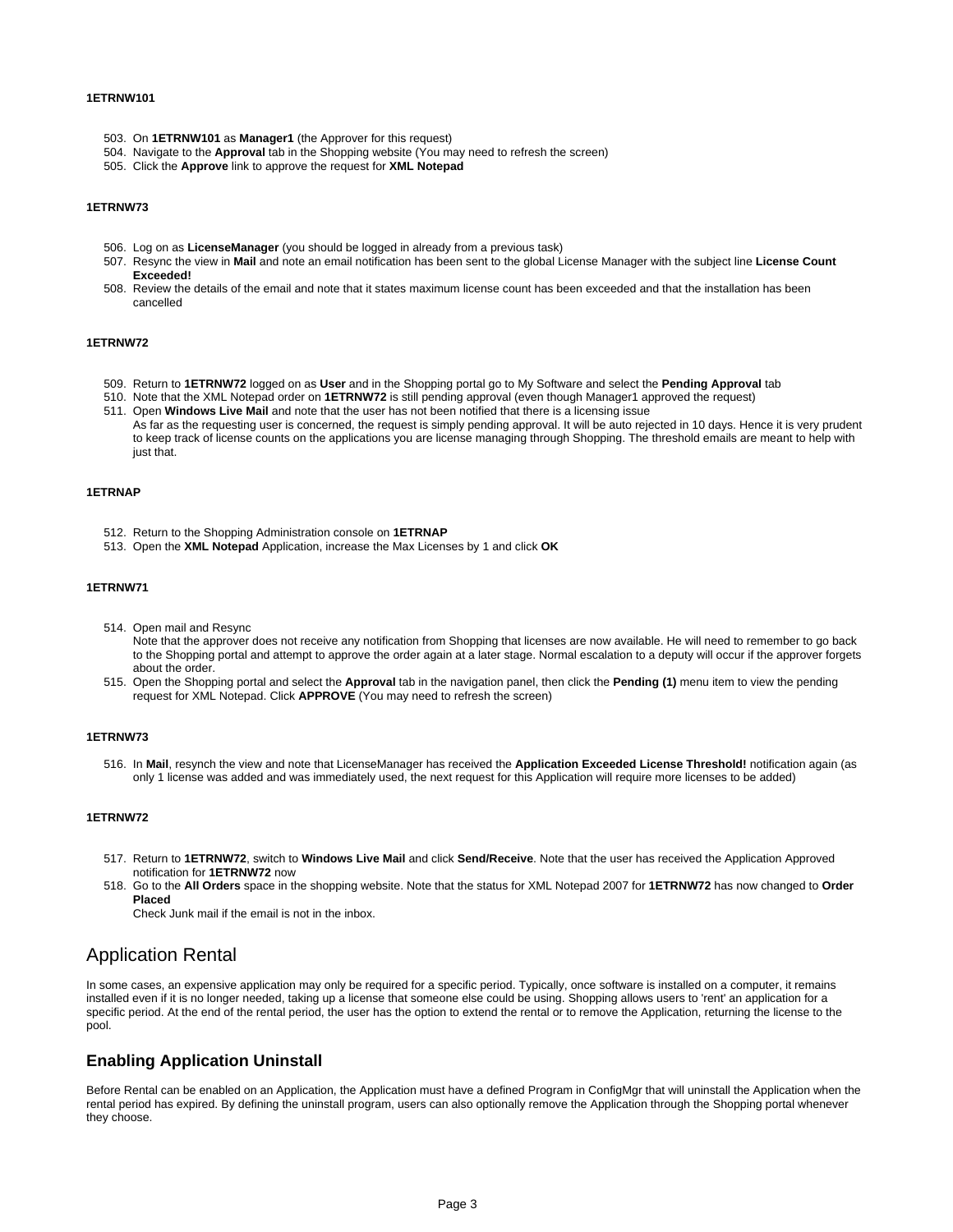#### **1ETRNAP**

- 519. On **1ETRNAP** open **Shopping Administration** console and double-click the **PowerGUI** Application to open the PowerGUI ConfigMgr Application Properties dialog box
- 520. Select the **ConfigMgr** tab and check the **Can be uninstalled** option. Click **Apply** and keep the properties dialog box open for the next task PowerGUI is defined in ConfigMgr as an Application (rather than a Package and Program). If legacy packages and programs are used you will need to define a separate Program for uninstall, and you will see different controls on the ConfigMgr tab in the Shopping Application Properties to enable you to select the uninstall Program.

## <span id="page-3-0"></span>**Enable Application Rental**

You will now enable rental of the PowerGUI application.

#### **1ETRNAP**

- 521. In the PowerGUI –ConfigMgr Application Properties dialog box, select the **Rental** tab
- 522. Check the **Enable Rental** option
- 523. Note that the Application can be made available for regular installation and Rental (Buy/Rental) or Rental Only. Leave the default option (Buy /Rental)
- 524. Set the following values and keep the properties dialog box open

Rental Period (days): **30** Extension Period (days): **60** Max Number of Rental Extensions: **3**

The Rental Period is the initial duration for which the Application will be available to the user. At the end of the **Rental Period**, the user can opt to extend the rental for the **Extension Period.** The minimum and maximum values for rental extension are defined by the **Rental Extension Minimum Days** (Default = 60) and **Rental Extension Maximum Days** (Default = 120) settings in the Rental category in the Settings node of the Admin Console. Users can extend rental as often as defined by **Max Number of Rental Extensions**. Also make note of the **Final Reminder Days,** and **Reminder Days** values.

## <span id="page-3-1"></span>**Make an Application 'reshoppable'**

By default, once an Application request has been completed the user is unable to request the same Application from the same computer. When using uninstall and rental, it is expected that users may want to install and remove an application several times on the same computer. It is therefore necessary to make the Application 'Re-shoppable' to make it available to users to reinstall.

#### **1ETRNAP**

- 525. On the **General** tab of the PowerGUI –ConfigMgr Application Properties dialog, check the **Reshoppable** option (about two thirds down the dialog box below Cost)
- 526. Click **OK**

## <span id="page-3-2"></span>**Renting an Application**

You will now rent the PowerGUI application as a user

#### **1ETRNW73**

- 527. Log on to **1ETRNW73** as **user** and open the Shopping portal
- 528. Search for the **PowerGUI** Application and note that the Application now has **Rent** button as well as **Request** button. Click the **Rent** button If you do not see the rent option, refresh the browser.
- 529. Within a minute or so, you should see ConfigMgr notification in the notification area. Shortly afterwards you'll see the **PowerGUI Administrative Console** application available in the Start menu

The PowerGUI application has no approval. If it did, the normal approval workflow would occur at this point.

## <span id="page-3-3"></span>**Understanding Rental Lifecycle**

As it is not practical to wait for rental periods to expire, for the purposes of this training the following defines the process you would see in the real world:

- 530. When the Application has been installed, the user will be able to use it for the period defined in the Rental Period
- 531. 5 days (configurable with the **Reminder Days** setting) before the rental period is due to expire, the user will receive a notification email indicating the rental period is about to expire. This email also provides links to enable the user to extend the rental, or to remove the application immediately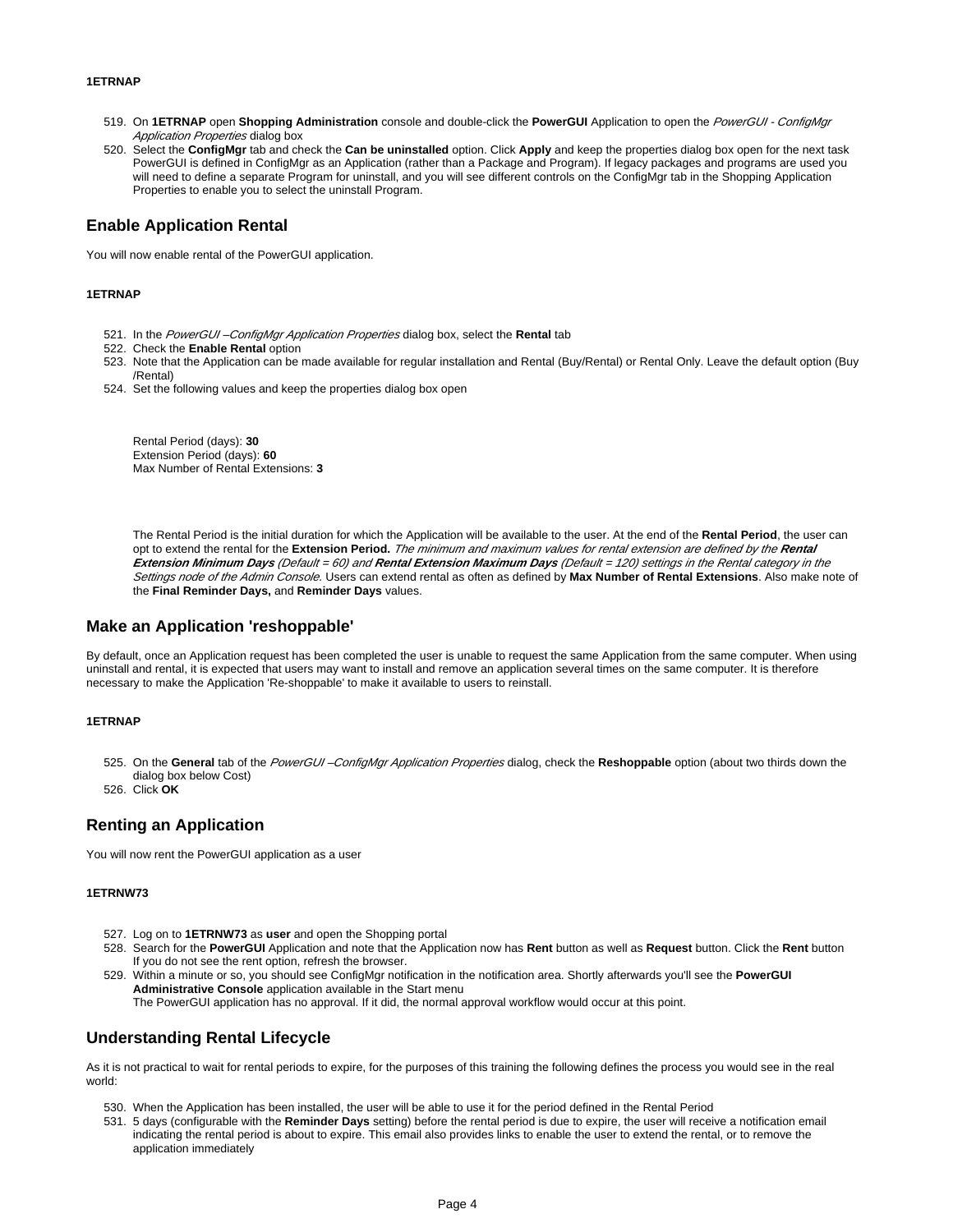- 532. If the user has not responded to the first reminder email, 1 day (configurable with the **Final Reminder Days** setting) before the rental period is due to expire the user will receive a Final Reminder notification email indicating that the rental period is about to expire and the application will be removed. This email has only a link to remove the application immediately – at this late stage, the rental cannot be extended
- 533. The user can extend their rental as many times as defined by the Max Number of Rental Extensions setting. As each extension period nears expiry, the same reminder notifications are sent to the user
- 534. If the user does not extend the rental period, the application will be removed at the end of the Rental Period by running the uninstall deployment defined in the Application properties
- 535. When the Application is removed, the License Count for the Application is decremented by 1, unless a **License Hold** value has been defined in the Application properties

Many license agreements will not allow a license to be re-issued to another computer within a defined period of first being installed (even if it has been removed from that first computer). In order to honour this license requirement, Shopping uses the **License Hold** Application property to define the minimum number of days that a license must remain unavailable after being installed. If the license agreement states that the license cannot be reissued within 90 days of installation and the License Hold property is set accordingly, but the Application is only rented for 30 days and then uninstalled, the license will not be returned to the pool (i.e. the License Count will not be decremented) until 60 days after the Application is removed – i.e. 90 days after it was first installed. If the application is rented again on that same computer before the full License Hold period has expired, an additional license will be counted (i.e. the computer will effectively have two licenses assigned to it until the License Hold period expires for the first license.

If you need to define License Hold values for some of your Applications, it makes sense that the Rental Period should be at least the same value as **License Hold**.

# <span id="page-4-0"></span>End User Uninstall

When an Application that has an Uninstall Program defined has been installed by Shopping, the user is able to uninstall that Application through the Shopping portal. Although the user is able to perform software removal through Programs and Features in Control Panel, managing the process though Shopping enables the license to be reclaimed (if the Application has Licensing enabled).

# <span id="page-4-1"></span>**Enable uninstall for XML Notepad**

In this task, you will enable uninstallation of the XML Notepad Application using Shopping.

#### **1ETRNAP**

536. Using what you learned, enable Uninstall for the **XML Notepad** application from the **ConfigMgr** tab of the application within the Shopping console

## <span id="page-4-2"></span>**Uninstall XML Notepad from the Shopping portal**

You will now use Shopping as an end user to remove XML Notepad from **1ETRNW71**

#### **1ETRNW71**

- 537. Log on to **1ETRNW71** as **User** and open the Shopping portal
- 538. From the **My Software** page select the **All Orders** tab
- 539. Note the **Uninstall** button to the right of the XML Notepad order (on Machine **1ETRNW71**). **Do not** uninstall yet The Uninstall button indicates that the Application has an uninstall option available. The button will be disabled until the Application is installed. You may need to refresh the page until the Status reads **Installed**, at which point the button is enabled.

Assets and Compliance < Shopping 22 items

#### **1ETRNCM**

540. On **1ETRNCM**, navigate to the **Shopping** folder under **Device Collections** in the **Assets and Compliance** workspace of the ConfigMgr console. Note the member count of the **XML\_Notep ad\_2007\_Uninstall\_Device\_Shopping** collection

#### **1ETRNW71**

541. Click **Uninstall** and observe the banner that appears in the page header

|  | Overview                        | Search |                                             |                     |              |  |  |
|--|---------------------------------|--------|---------------------------------------------|---------------------|--------------|--|--|
|  | & Users                         | lcon   | ×<br>Name                                   | Limiting Collection | Member Count |  |  |
|  | <b>N</b> Devices                | o      | Sales Application Install Device Shopping   | All Systems         |              |  |  |
|  | & User Collections              | o      | Sales Application UnInstall Device Shopping | All Systems         | 0            |  |  |
|  | <sup>4</sup> Device Collections | o      | WinZip 16.0 Install Device Shopping         | All Systems         | 0            |  |  |
|  | Shopping                        | o      | WinZip 16.0 UnInstall Device Shopping       | All Systems         | 0            |  |  |
|  | User State Migration            | v      | XML Notepad 2007 Install Device Shopping    | All Systems         | 3            |  |  |
|  | Asset Intelligence              | o      | XML Notepad 2007 UnInstall Device Shopping  | All Systems         | 0            |  |  |



542. Shortly after the ConfigMgr client will receive the uninstall policy and you should see a notification asking to remove XML Notepad In normal production scenarios, the uninstall application would run hidden, but it is configured to run interactively in the lab so that you can see it execute.

#### **1ETRNCM**